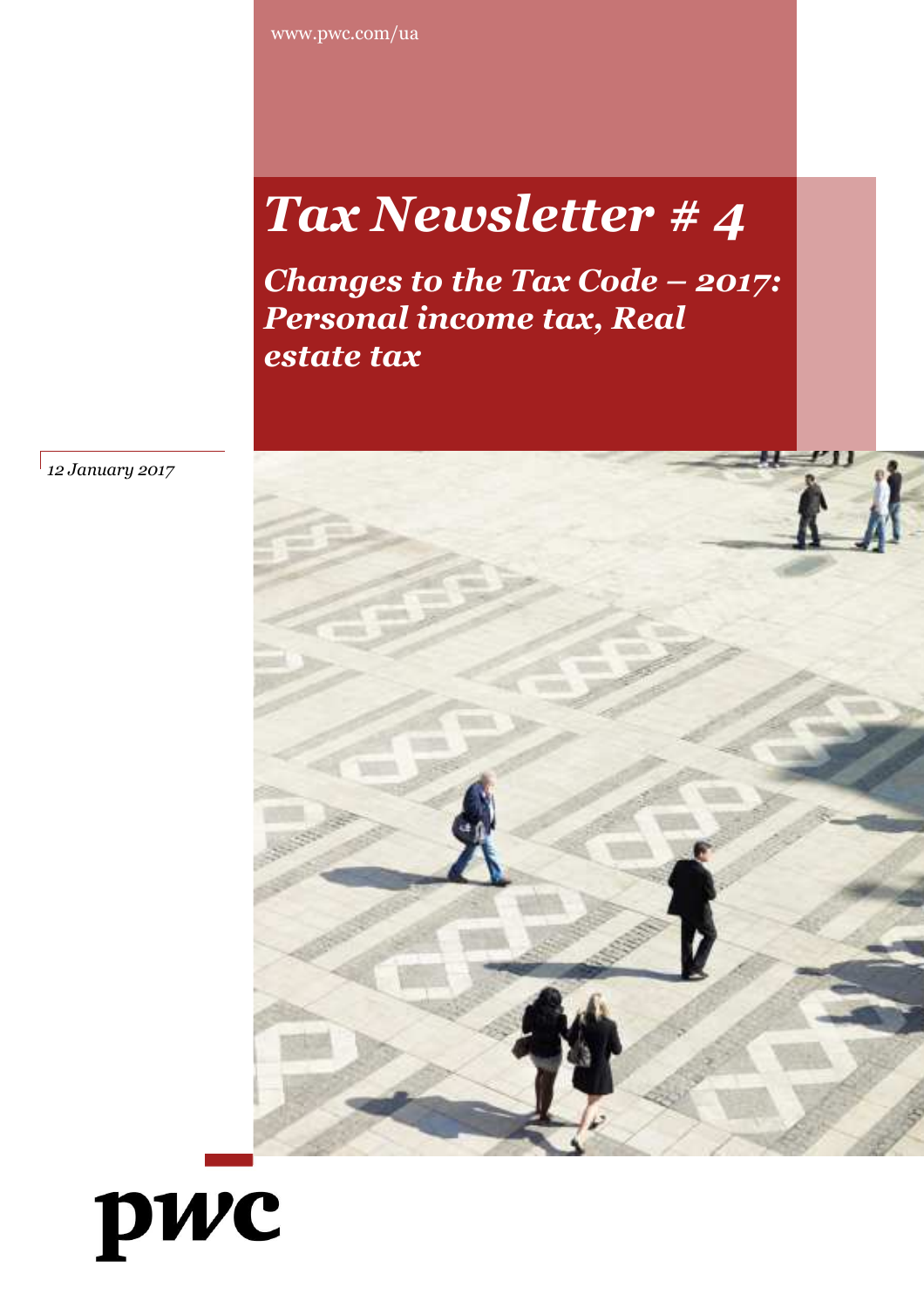# *Changes to the Tax Code - 2017*

*In December 2016 Verhovna Rada of Ukraine adopted laws\* amending the effective Tax Code of Ukraine.*

*Below is a summary of the most significant changes in personal income tax ("PIT"), real estate tax, and some other taxes and duties, that became effective on January 1, 2017.*

# *I. Personal income tax*

## **Tax rates**

- The tax rate for most types of income remains unchanged **– 18%.** Dividends paid by resident payers of CPT are taxed at **5%.**
- Dividends paid by non-residents, collective investment schemes (mutual investment funds) and non-payers of CPT will be taxed at the reduced PIT rate of **9%** of current 18%. This provision will become effective once the law on Fiscal Investigations Service police (which should be set up instead of the tax police) comes into force.

## **Tax base and tax payments**

- From now on, currency exchange differences (if any) are added to the calculation of individuals' investment profit, received from the sale of a particular investment asset. The expenses on acquisition of such investment assets must be properly documented.
- A taxpayer is allowed to extend quarterly tax payments up to a **three** year period on income resulting from a forgiven debt related to residential mortgage (starting from the year when such tax due was/is reported). This provision regulates the forgiveness of debt by a creditor before the end of the statutory limitation period based on its own decision unrelated to bankruptcy proceedings.
- From now on, payments or the value of goods (services) are non-taxable if provided as financial/material aid for medical purposes by an employer not only to employee, but also to the employee's immediate family members (parents, spouse, children, including adopted children).
- The non-taxable amount of tuition paid to Ukrainian institutions of higher or professional education by any legal entity or private individual for education, training or retraining of a taxpayer went up. From January 1, 2017 this

amount became equal to the sum of three amount of the statutory minimum wage (salary) ("**SMW**") in effect as of January 1 of the reporting year (UAH  $3 \times 200 \times 3 =$  UAH  $9 \times 600$ ). Besides that, the requirement of 3-year employment with the legal entity that paid for such education was abolished.

- Non-taxable amounts linked to the SMW were cut in half (e.g. gift amounts, forgiven debt amounts, charitable aid). Considering the doubling of the SMW amount to UAH 3 200 from January 1, 2017, these amounts will remain essentially the same as in previous year.
- The deadline for payment of PIT by tax agents in respect of individual's income received in-kind or in cash form, is extended to 3 banking days.

# **Business trips**

- The non-taxable per diem amounts were changed. From January 1, 2017, (i) for domestic business trips per diem amount is set at the equivalent of 0.1 times of the SMW (i.e. UAH 320), while (ii) the non-taxable per diem amount for trips outside of Ukraine is limited to EUR 80.
- Ukrainian border control stamps serving as proof of international business trips are no longer required. They may be replaced by any documents confirming individual's business trip (including travel documents, housing receipts, etc.)
- The use of electronic tickets as proof of travel was simplified: now boarding pass can be used only if it is required by transport regulations. Instead, an electronic tickets receipt will suffice.



*<sup>\*</sup> Law of Ukraine "On changes to the Tax Code of Ukraine regarding improvement of investment climate in Ukraine" # 1797-VIII dated 21.12.2016 and Law of Ukraine "On changes to the Tax Code of Ukraine regarding securing of budget revenues on 2017" # 1791-VIII dated 20.12.2016.*

*<sup>\*\*</sup> For certain provisions special enforcement period shall apply (see in the text of this newsletter).*